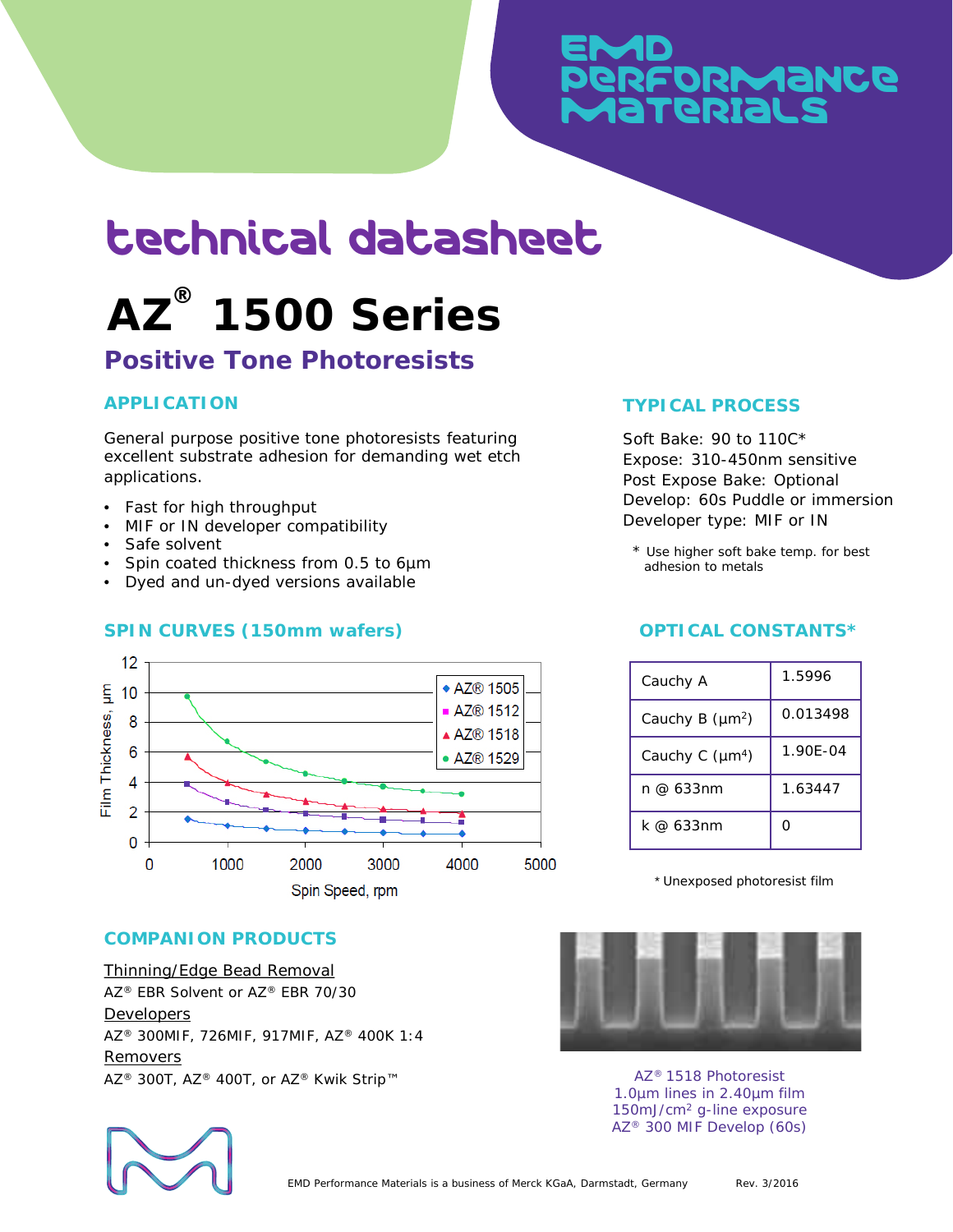

## **RESOLUTION of AZ 1512 at FT = 1.3µm on Si**



## **RESOLUTION of AZ 1518 at FT = 2.4µm on Si**



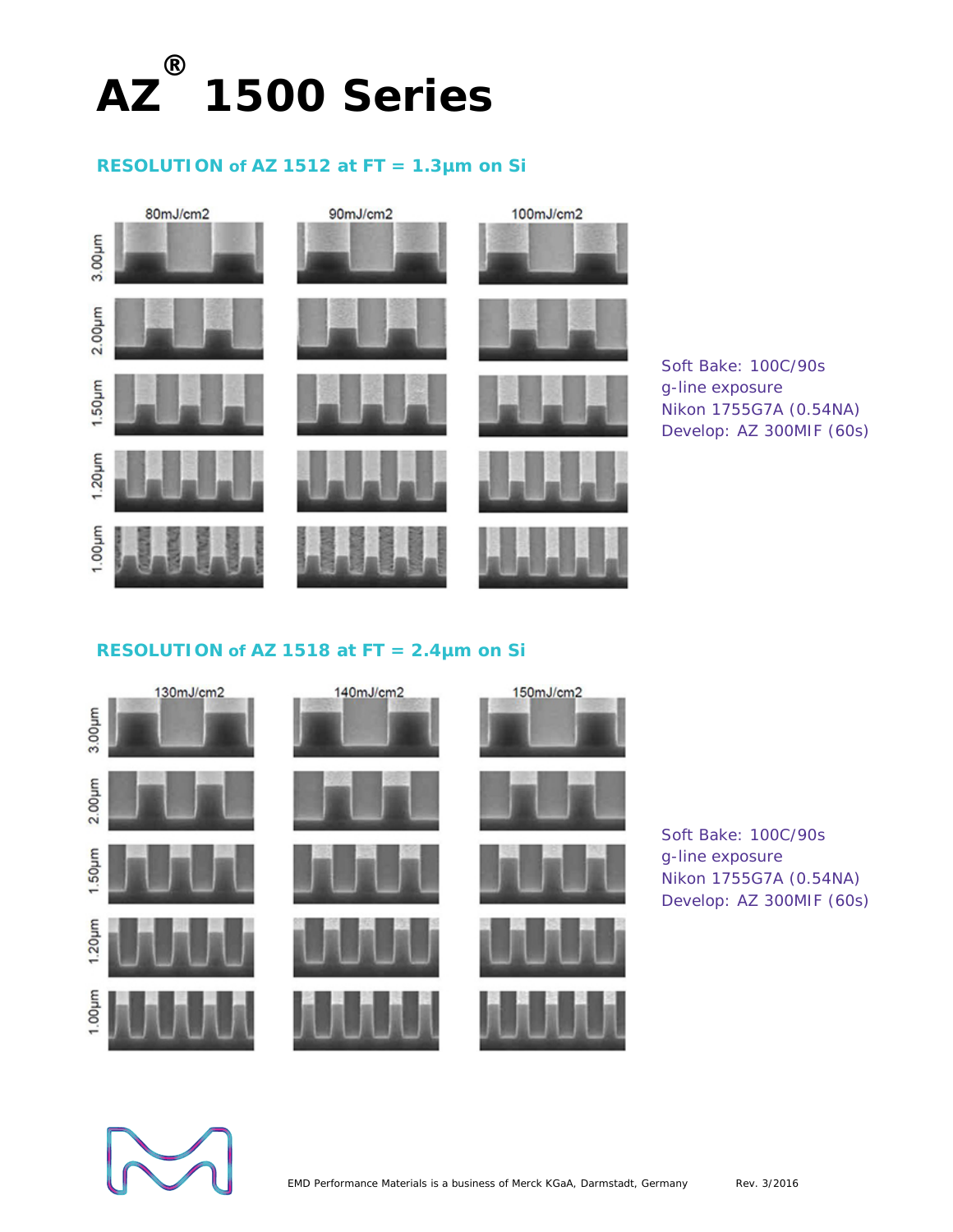

# **DEPTH of FOCUS for 1.5µm lines AZ 1512 at FT = 1.30µm on Si**

**DEPTH of FOCUS for 2.0µm lines AZ 1518 at FT = 2.40µm on Si** 



Soft Bake: 100C/90s (hotplate) g-line exposure; Nikon 1755G7A (0.54NA) Develop: AZ 300MIF (60s) puddle

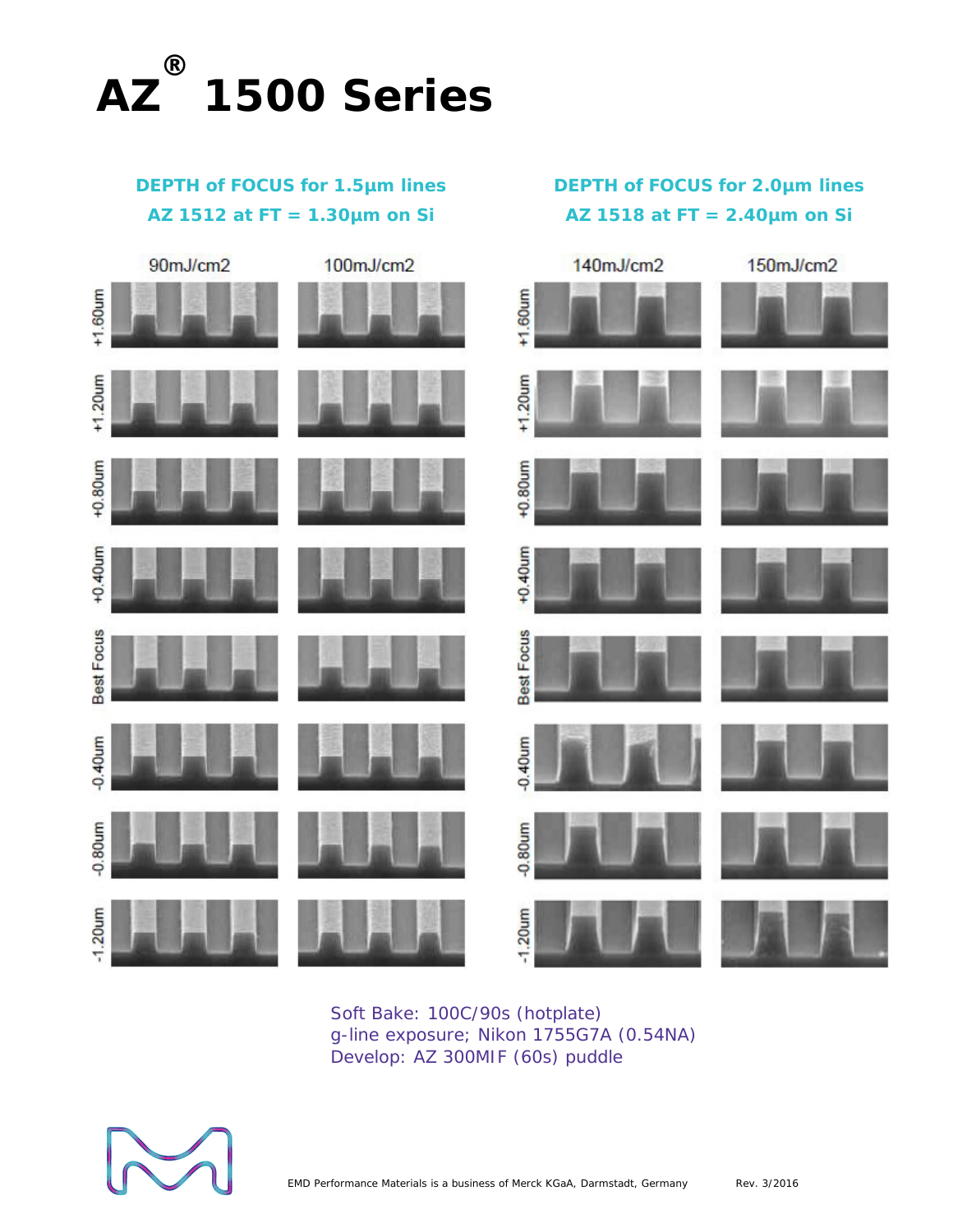

# **EXPOSURE LATITUDE for 1.5µm lines AZ 1512 at FT = 1.30µm**



# **EXPOSURE LATITUDE for 2.0µm lines AZ 1518 at FT = 2.40µm**



### **ABSORBANCE SPECTRA of AZ 1500 Photoresist (normalized to 1.0µm)**

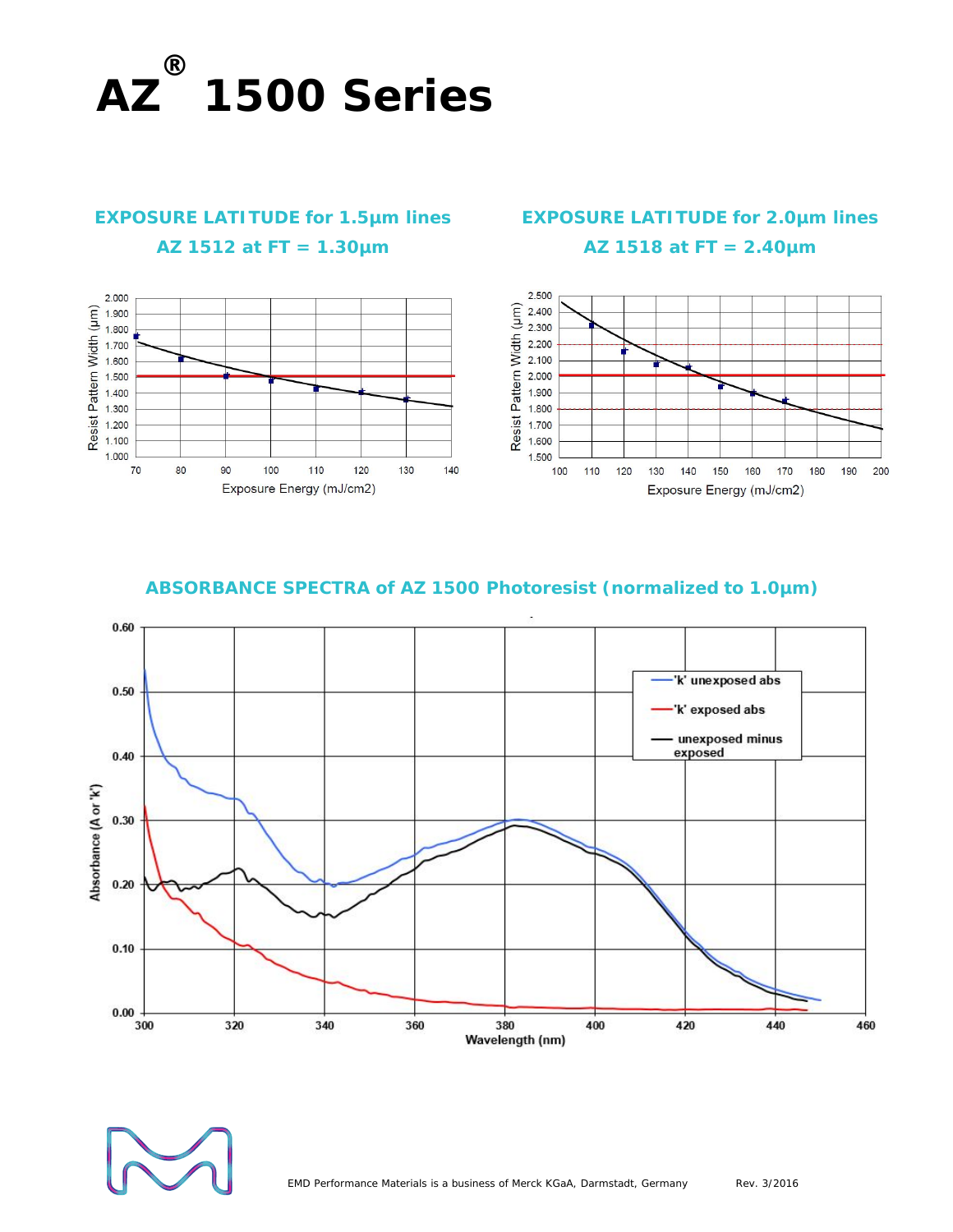

#### **PROCESS CONSIDERATIONS**

#### **SUBSTRATE PREPARATION**

Substrates must be clean, dry, and free of organic residues. Oxide forming substrates (Si, etc.) should be primed with HMDS (hexamethyl disilazane) or other suitable primer prior to coating AZ 1500. Contact your AZ products representative for detailed information on pre-treating with HMDS.

#### **COATING**

AZ 1500 series resists are compatible with all common coating methods including spin, spray, and roller coating.

#### **SOFT BAKE**

Optimum soft bake times and temperatures may be application specific. Process optimization is recommended to ensure stable lithographic and adhesion performance. Soft bake temperatures for AZ 1500 should be in the 90-110C range. Temperatures towards the high end of this range will improve adhesion to metals. Bakes may be performed on hotplates or in vented bake ovens.

#### **EXPOSURE**

AZ 1500 is sensitive to exposure wavelengths between 310 and 450nm. 365-436nm is recommended.

#### **POST EXPOSE BAKE**

A PEB may be employed to maximize process latitudes and mitigate standing wave effects caused by monochromatic exposure. PEB temperatures and times may be application specific. As a general rule, PEB temperatures should be in the 105 to 115C range.

#### **DEVELOPING**

AZ 1500 series photoresists are compatible with both metal ion free (TMAH) and inorganic (Sodium or Potassium based) developers. AZ 400K 1:4 or AZ 300MIF developer is recommended for tank immersion processing and AZ 917MIF is recommended for puddle developing.

#### **HARD BAKE**

Hard baking (post develop bake) improves adhesion in wet etch or plating applications and improves pattern stability in dry etch processes. Hard bake temperatures should be in the 100 to 110C range to ensure minimal thermal distortion of the pattern.

#### **STRIPPING**

Under normal process conditions, AZ 1500 strips readily in removers designed for DNQ/novolac type photoresists. AZ 300T, AZ 400T, and AZ Kwik Strip removers are recommended. Contact your AZ products representative for application/substrate specific remover recommendations and data sheets.

Strip times may vary depending upon the thermal history of the photoresist pattern. Patterns subjected to high processing temperatures (above 140C) may cross link and become more difficult to remove. Care should be taken to avoid excessive processing temperatures which may char the photoresist pattern. Charred photoresist patterns will not dissolve in solvent based removers.